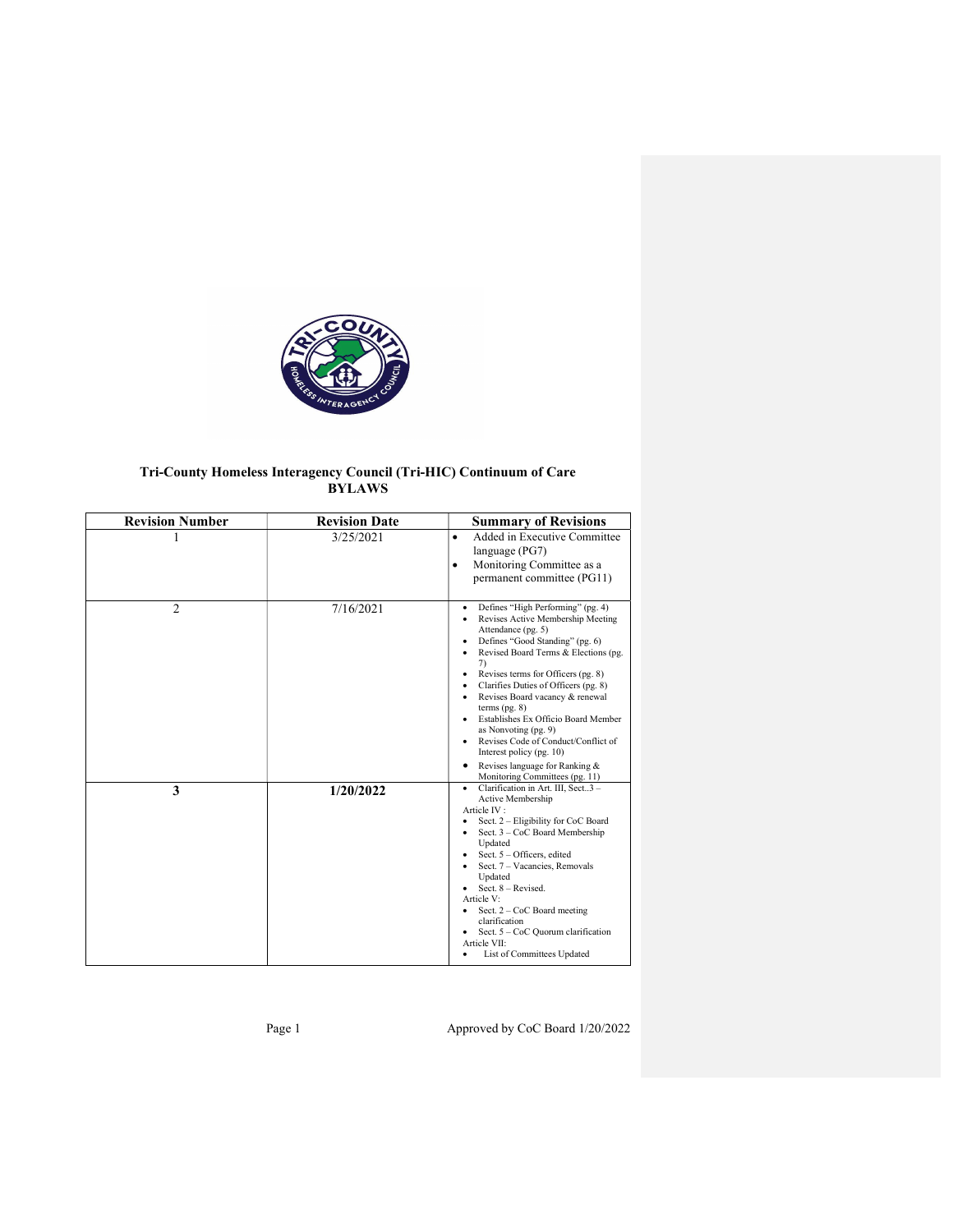# ARTICLE I: ORGANIZATION

#### Section 1. Name

The name of the US Department of Housing and Urban Development (HUD)-designated Wilmington/Brunswick, New Hanover, Pender Counties Continuum of Care (NC-506) is the Tri-County Homeless Interagency Council (Tri-HIC).

### Section 2. Geographic Area

The geographic area served by the Tri-HIC is Brunswick, New Hanover, and Pender counties.

## Section 3. Administration

Tri-HIC shall have an administrative staff, operating at an agency voted on by the Continuum of Care (CoC) Board, who shall fulfill the following responsibilities:

A. Continuum of Care Program Administrator

- Provide the necessary support to ensure the ongoing functioning of the Tri-HIC and all active subcommittees and to maintain CoC compliance with all applicable HUD rules and regulations.
- Support the work of the CoC Board and committees.
- Maintain a copy of all meeting minutes and notes.
- Provide notification of meetings and agendas to membership and other community members.
- Maintain an attendance roster.
- Prepare the list of eligible voters for Tri-HIC meetings as needed.
- Facilitate regular Coordinated Entry meetings/staffing.
- Provide technical assistance on the Coordinated Entry process, including data quality, gap analysis and written standard updates.

B. Tri-HIC local HMIS System Administrator

- Provide technical assistance to all HMIS participating agencies within the CoC and outreach to all agencies whose mission aligns with that of the Tri-HIC and whose participation would add value to our local data collection and reporting.
- Ensure that Tri-HIC HMIS participating agencies are following all policies and procedures as issued by the NCHMIS Governance Committee, including facilitation of any meetings related to data quality and reporting.
- Serve as the Tri-HICs primary representative to the NCHMIS Governance Committee and ensure that the Tri-HIC adheres to participation requirements as outlined in the GC bylaws.
- Coordinate the annual Point In Time Count and Housing Inventory Chart, submit data and required reports to HUD via the HUD Data Exchange System (Longitudinal System Analysis, System Performance Measures, PIT/HIC).
- C. Coordinated Entry Lead
	- Hold regular Coordinated Entry meetings/staffing.
	- Provide technical assistance on the Coordinated Entry process, including data quality, gap analysis and written standard updates.

Page 2 Approved by CoC Board 1/20/2022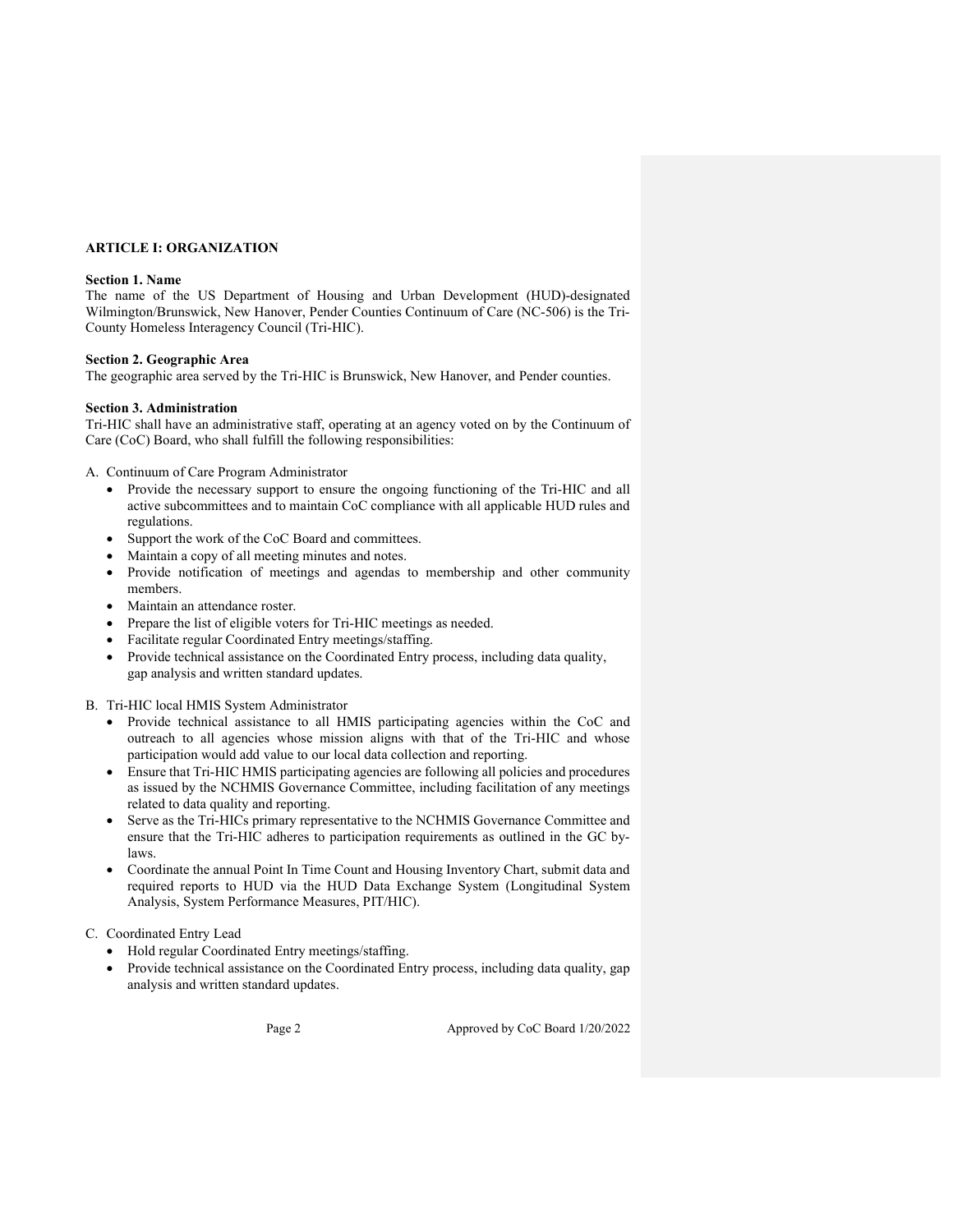## D. Continuum of Care Competition Collaborative Applicant

 Coordinate all CoC Grant Committee activities necessary to support the continuation of HUD-funded programs and application for any additional CoC grant-funded activities approved by vote of the Tri-HIC ranking committee.

E. Continuum of Care Lead

- Provide the necessary support to ensure the ongoing functioning of the Tri-HIC and all active subcommittees and to maintain CoC compliance with all applicable HUD rules and regulations.
- Support the work of the Board and committees and serve as the chair except in a conflict of interest (ie: Ranking Committee).
- F. Emergency Solutions Grant Fiscal Agent
	- Provide programmatic and fiscal monitoring of ESG grant recipients.
	- Provide general fiscal and accounting services for the ESG program.

# Section 4. Address

The principal address of the CoC shall be the office of the administrative staff.

# ARTICLE II: MISSION AND PURPOSE

## Section 1. Mission

The Tri-HIC will serve as the Continuum of Care (CoC) for its geographic area. The mission of the Tri-HIC's is to assemble stakeholders to address homelessness and surrounding issues through, system development and coordination, development of data driven strategies and policies, insurance of the implementation of standards of care, education and empowerment of the membership and community advocacy.

## Section 2. Purpose

Implement a coordinated, strategic, and evidence-based approach to the issues that surround homelessness and provide solutions for ending homelessness through being at the forefront on advocacy and education and collaborating with a broad range of resources and organizations in the area.

The primary purpose of the Tri-HIC is to carry out the responsibilities of a Continuum of Care as defined by Housing and Urban Development (HUD), which includes but are not limited to the following duties:

- A. To establish and operate a coordinated entry system that provides an initial, comprehensive assessment of the needs of individuals and families for housing and services;
- B. To establish and consistently follow fair, equitable written standards for screening, evaluating eligibility, and administering assistance for homeless or at-risk individuals and families across the geographic area;

Page 3 Approved by CoC Board 1/20/2022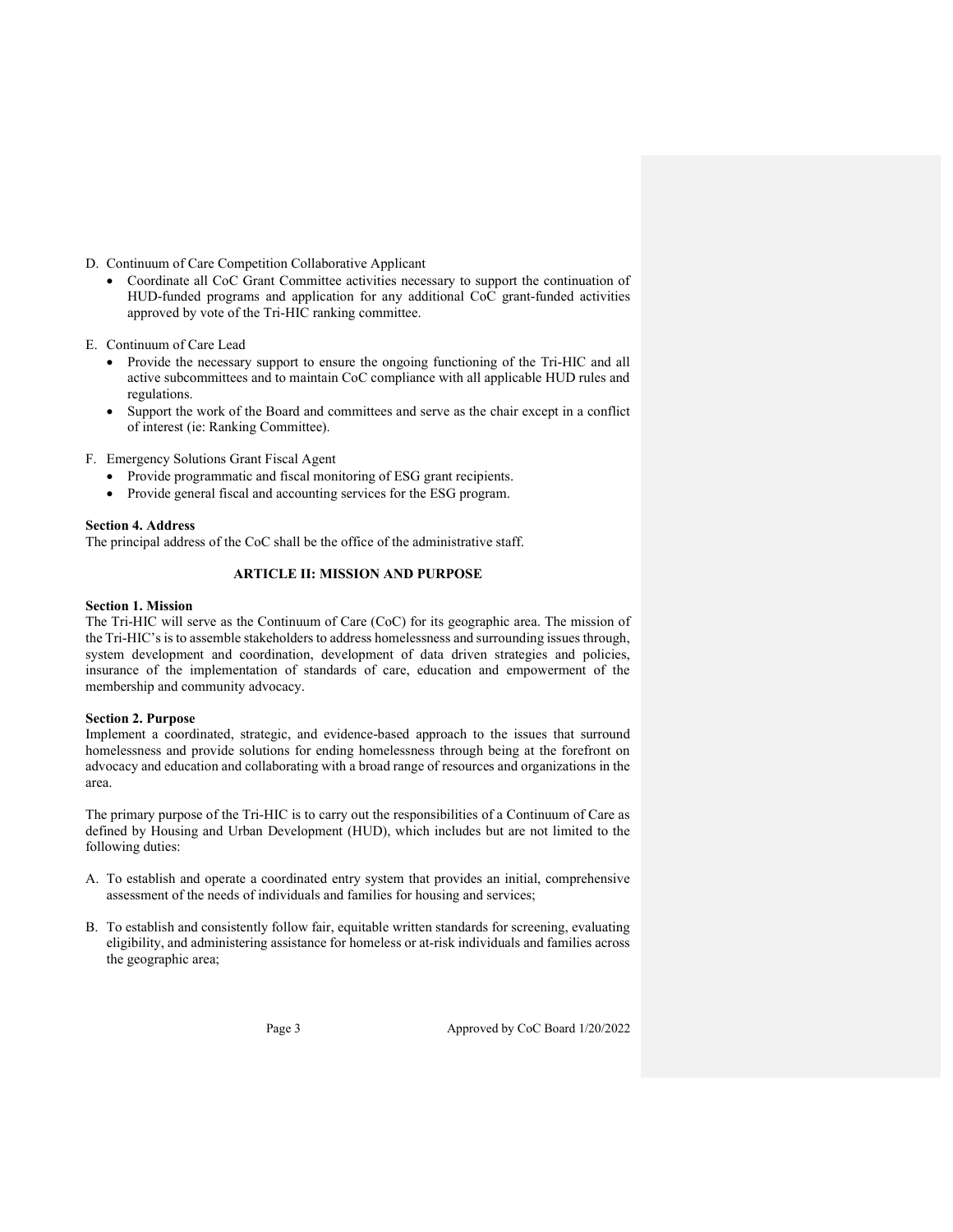- C. To coordinate and implement a system to meet the needs of the homeless population and subpopulations within the geographic area, including:
	- planning for and conducting Point-in-Time Counts of homeless persons within the geographic area;
	- conducting an annual gaps analysis of the homeless needs and services available within the geographic area;
	- consulting with state and local government Emergency Solutions Grants (ESG) program recipients within the Tri-HIC on the plan for allocating ESG program funds; and
	- reporting on and evaluating the performance of ESG and CoC funding program recipients and sub-recipients;
- D. To prepare and oversee an application for federal funds targeted to homelessness, which includes establishing priorities for funding projects within the geographic area; determining which applications can be received for consideration; and selecting the applications being submitted for funding;
	- To prepare, review, and/ or coordinate CoC funds with ESG and other federal funds as well as state and local funding dedicated to homelessness or to benefit the homeless services system;
	- To ensure homeless resources are invested efficiently and effectively in programs that meet the needs of the community and are high-performing. High-performing is defined as having no active monitoring from Federal, State or local agencies (including the ESG Fiscal Agent); meeting obligations under the terms of grant agreements; having no audit qualifications or financial concerns as evidenced by unaudited and audited financial statements; and having no outstanding or delinquent reimbursements due to any Federal, State or local grantor.
	- To monitor program and system performance-on-performance measures established by HUD; and,
	- To select a Collaborative Applicant or eligible agent to submit an application (enter into a legal agreement with HUD) on behalf of the Tri-HIC.
	- To designate a Homeless Management Information System (HMIS) and an eligible applicant to manage the HMIS;

# ARTICLE III: MEMBERSHIP

## Section 1. Membership Composition

Membership of the Tri-HIC will be composed of individuals and organizations concerned with the development and coordination of homeless assistance programs. Membership is open and will endeavor to include, but not be limited to:

- 
- 
- 
- 
- 
- 
- Nonprofit homeless providers Affordable housing developers
- Victim services providers <br> Law enforcement and/or local jail
- Faith-based organizations <br>
Organizations serving homeless veterans
- Governments Homeless or formerly homeless individuals
- Businesses Advocates
- Mental health agencies Public housing agencies

Page 4 Approved by CoC Board 1/20/2022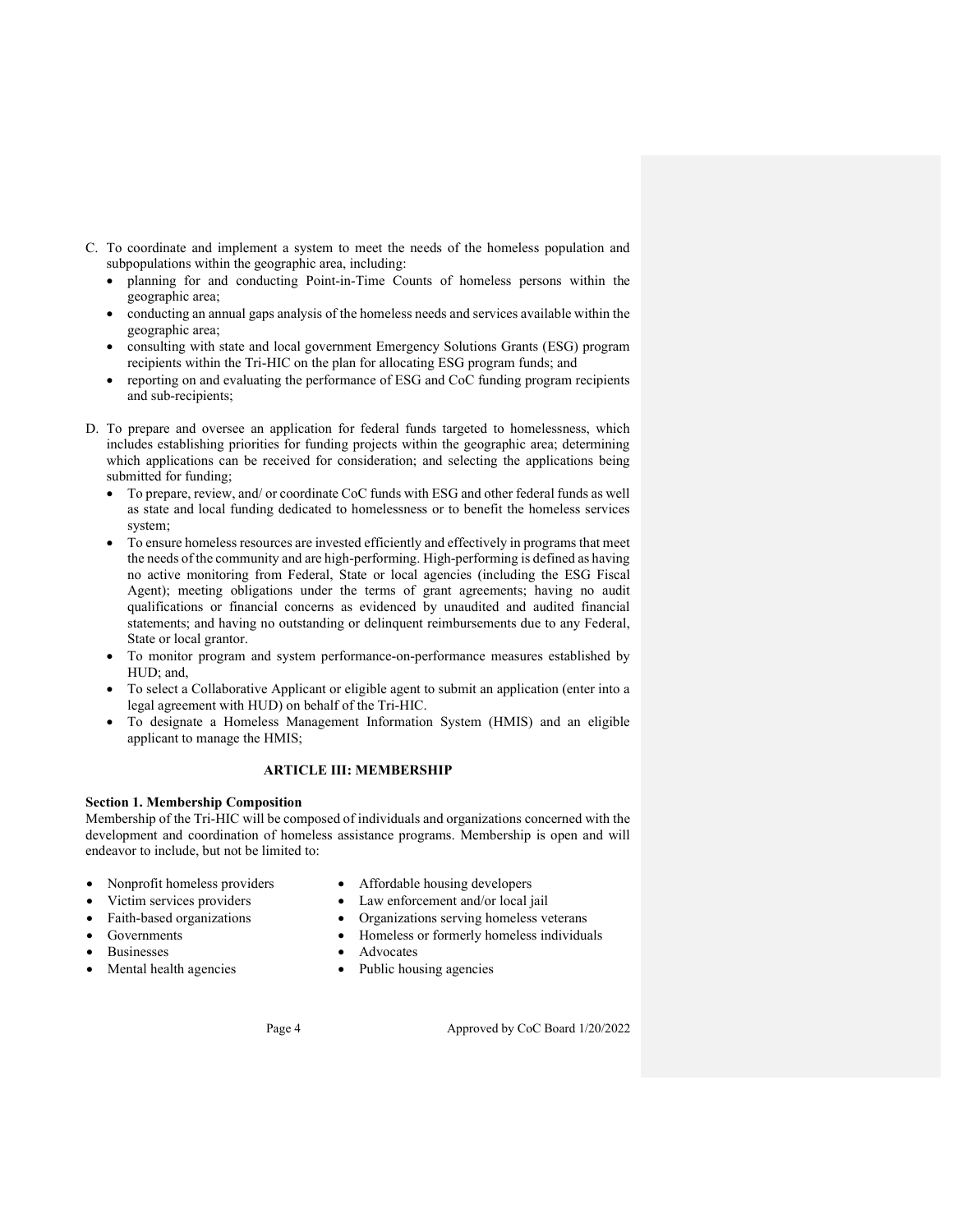- 
- 
- 
- 
- Hospitals <br>
School districts
- Universities Social service providers
- EMS/Crisis response teams Disability service organizations and advocates
	- Youth advocates **a** LGBTQ service organizations and advocates

## Section 2. Membership Categories

There are two types of membership within the Tri-HIC, Organizational and Individual:

- A. Organizational: human service agencies, departments of local government, businesses, faith organizations, businesses, education organizations, and other agencies. The Chief Administrative Official of an organizational member shall annually designate one or more organizational representatives who shall be authorized to represent and vote on behalf of the organization. Where multiple designated representatives of an organizational member are in attendance at a general meeting, the organizational representatives present shall designate one representative to be the organizational representative for the purposes of the meeting and such representative shall be the only representative of the organizational member who shall count toward quorum or who shall be entitled to vote.
- B. Individual: Any single person, not related to or employed by either of the aforementioned member organizations. Those who are homeless or formerly homeless and who are not associated with an organizational member are encouraged to join as individual members.

#### Section 3. Active Membership

Membership in the Tri-HIC will be available through an open registration process by completing a member registration form on https://capefearcog.org/continuum-of-care or by contacting the Continuum of Care Staff and expressing desire to become a member of the Tri-HIC. The membership is comprised of all active members. A member will be considered an active member if they have attended the Tri-HIC Annual Meeting, three (3) general meetings within the past twelve (12) months and have a current registration form on file. Active members are entitled to vote as defined in Article IV and qualify to receive membership and participation verification letters for grants. The Collaborative Applicant will determine the number of active members prior to any Tri-HIC meeting.

## Section 4. Dues

There will be no dues for membership in the Tri-HIC.

## ARTICLE IV: GOVERNANCE

#### Section 1. Purpose

The purpose of the Tri-HIC governance structure is to ensure the orderly operations of the CoC. To accomplish its mission as a Continuum of Care, the CoC will elect a CoC Board to serve as its governing body. The CoC Board shall have the power to act on behalf of and in the best interest of the Tri-HIC.

Page 5 Approved by CoC Board 1/20/2022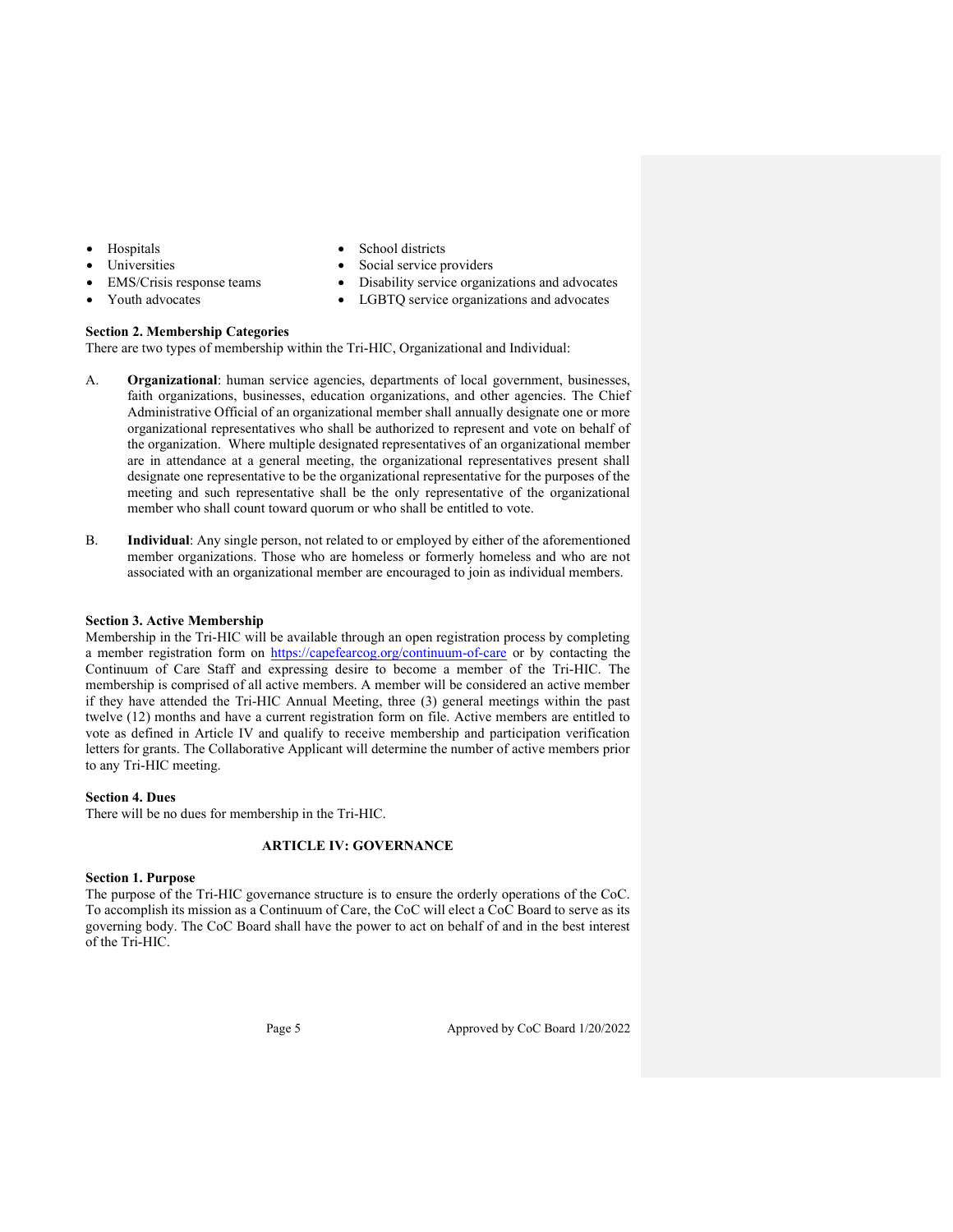# Section 2. CoC Board Composition

The CoC Board will be made up of not less than fifteen and not more than twenty-one persons elected by the membership at its annual meeting. In accordance with the HEARTH Act, federal, state, and local priorities as outlined in planning documents, the Tri-HIC shall strive to ensure broad geographic coverage on the CoC Board and on committees and to represent the subpopulations of people experiencing homelessness in the geographic area. The CoC Board should include, but not be limited to, representatives from the following:

- local government agencies or regional entities in the Continuum of Care
- the philanthropic sector
- an agency funded with Emergency Solutions Grant funding and/or Continuum of Care Program Competition
- Veteran Affairs or other organization serving homeless veterans
- homeless service providers, including emergency shelters and outreach services
- an agency serving survivors of sexual and domestic violence
- substance abuse and/or mental health services
- faith-based organizations
- employment services or workforce development
- medical or hospital sectors
- Homeless or formerly homeless individual(s)

No more than one-third of CoC Board members shall be current recipients of funding from coordinated funding processes as described in Article III. Other CoC Board members will represent constituent groups and individuals supporting the systems-level coordination of federal, state, and other funds and resources targeted to ending homelessness.

Each CoC Board members' Agency must be in good standing with federal, State, and local program guidelines and requirements regardless of whether the program is overseen by the CoC. The following conditions will result in a determination that an Agency is not in good standing:

- Failure to resolve findings from Federal and/or State Agency monitoring,
- Failure to address exceptions or qualifications to annual audits or financial statements,
- Failure to resolve local findings from local monitoring or grievances/complaints.

If an agency fails to resolve HUD or State Grant (ESG) findings, outstanding/unresolved grievances, unresolved issues of recapture of funds, and/or unrectified audit findings or material deficiencies as described in audited financials is not in good standing. Upon notification or determinations that such a condition exists, the COC Director will issue written notification to the COC Board Chair and the affected COC Board member. This situation renders that Board member ineligible to continue serving and requires immediate removal from the CoC Board. The CoC Board Chair will notify the Board member within 10 days of the decision. The CoC Board would be notified of the at the next Board meeting.

Page 6 Approved by CoC Board 1/20/2022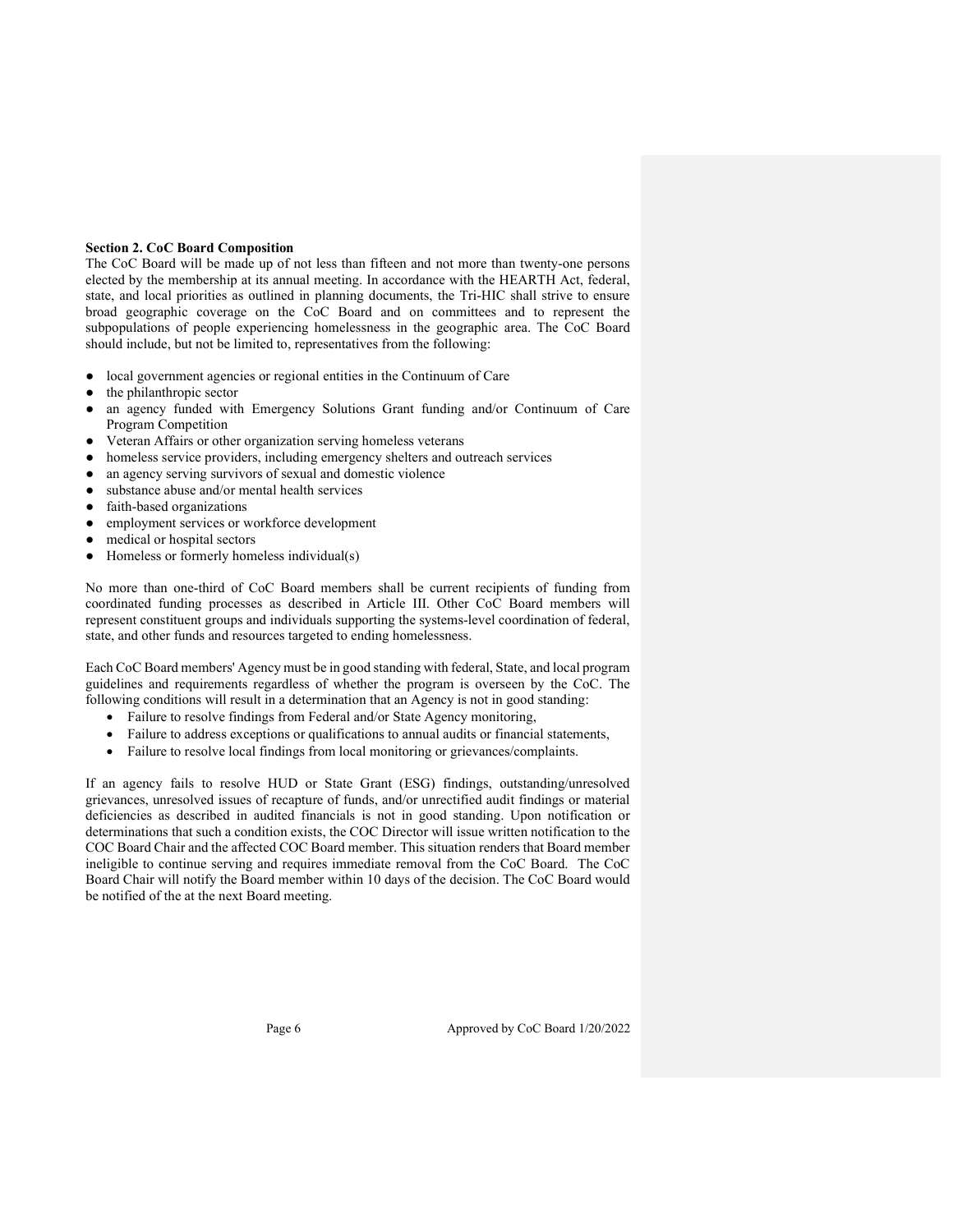Good standing is reestablished when:

- When HUD issues a letter stating that findings are resolved, and that the agency is no longer subject to sanctions/recapture of grant funds/ or some similar language and the COC Board has been provided with said HUD communication.
- When local Findings are adjudicated, and the Board acts to reinstate agency to "good standing." Local Grievances are reviewed by the Monitoring Committee and then recommendations are made to the COC Board for final determination.
- When reimbursement payments owed to HUD or the State are paid in full.

When good standing is reinstated, employees of the agency may qualify to be nominated for a seat on the CoC Board.

## Section 3. CoC Board Terms and Elections

With five exceptions, the CoC Board members serve 2-year terms and may serve up to two (2) consecutive terms. Terms are staggered such that approximately 51% of seats expire in odd years and 49% expire in even years. Elections are held at the Annual Meeting to fill expiring seats and any vacancies not filled by the CoC Board. Any active individual member or organizational member may nominate any other active individual member or designated representative of an active organizational member for an expired or vacant seat on the CoC Board, provided that the composition of the CoC Board remains consistent with Section 2 above and the nominee is in good standing CoC Board members serve until their replacement has been elected.

Four seats are designated permanent seats for Board members representing the City of Wilmington, Brunswick County, New Hanover County, and Pender County. The Board members representing these entities are appointed by the City/County Manager for each entity and serve at the pleasure of the appointing authority.

A fifth seat is designated for program participant representation. Tri-HIC members may propose participants with recent lived experience to sit on the CoC Board at the annual meeting or any time during the year when the participant representative seat becomes vacant. Participant Representatives on the CoC Board also serve a two-year term and may serve two (2) consecutive terms. Reasonable accommodations will be made to ensure the Participant Member is comfortable interacting with CoC Board members and as needed to permit full participation in meetings and decision-making processes. "Recent lived experience" is defined as a current or former program participant who has experienced homelessness within the most recent seven (7) year period prior to his/her nomination to serve.

#### Section 4. Duties of The CoC Board

Responsibilities of the CoC Board include, but are not limited to:

- report their proceedings at the next regularly-scheduled membership meeting;
- approve the Continuum of Care Lead, HMIS Lead, Collaborative Applicant and Coordinated Entry Lead;
- attend Tri-HIC Annual Meeting, two (2) of twelve (12) Tri-HIC general meetings and the five (5) of six (6) CoC bi-monthly board meetings.. Additional or unexpected absences will be evaluated by the Executive Committee of the CoC Board, as necessary;

Page 7 Approved by CoC Board 1/20/2022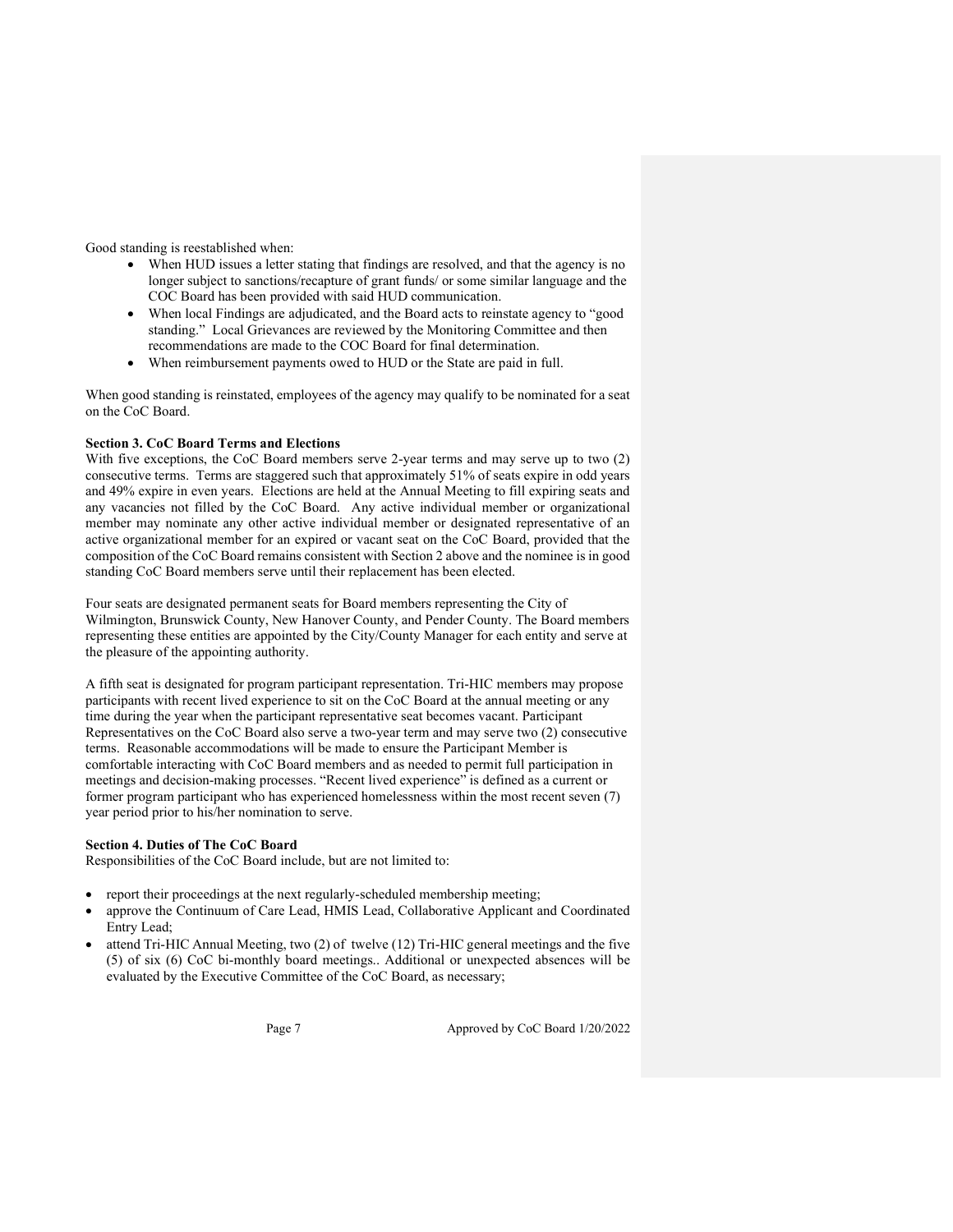- ensure applications for federal and state funds are on time and of good quality;
- ensure all new and renewal projects are reviewed annually for compliance with the submitted application and address non-compliance when necessary;
- ensure the CoC and projects funded are in compliance with HUD, HEARTH Act, and other relevant regulations;
- ensure that all CoC-based funding is aligned with local needs;
- monitor the implementation of programs to make homelessness rare, brief and one-time experience; and
- ensure CoC funds are being efficiently and effectively used to address homelessness.

# Section 5. Officers

The officers of the CoC Board will be a Chair, Vice Chair and Secretary. Officers are elected to one-year terms by the CoC Board at the first CoC Board meeting following the Tri-HIC Annual Meeting. Officers may not exceed two (2) consecutive one-year terms.

# Section 6. Duties of Officers

A. Chair

- Preside at all the Tri-HIC general meetings and the CoC Board meetings.
- Provide direction and leadership, along with the CoC Board, to ensure that all functions of the Tri-HIC are carried out.
- Provide reports and timely updates to Tri-HIC.
- Is a de facto member of all committees and will appoint a Chair to lead each committee.
- Publicly represent the Tri-HIC.
- Call meetings.
- Set meeting agendas.

## B. Vice Chair:

- Support Chair to carry out duties.
- Preside at meetings in absence of Chair.
- Perform duties of Chair in absence of Chair.

## C. Secretary:

- Support the Chair and Vice-Chair to carry out duties.
- Prepare and distribute minutes of meetings of the membership and the CoC Board.

# Section 7. Vacancies and Removals

- Vacancies: A vacancy on the CoC Board may be filled for the unexpired portion of the term of the Board Member by a majority vote of the CoC Board membership. The seat would be filled at the expiration of the term at the Annual Meeting through the nomination and voting process of the Tri-HIC membership.
- Removals: CoC Board members may be removed from the CoC Board for violations of the conflict-of-interest policy or for other violations of the, misrepresentation of agency operations in grant applications, or for other violations of the policies and procedures of the Tri-HIC. Removal of a CoC Board member for issues of conduct, including conflicts

Page 8 Approved by CoC Board 1/20/2022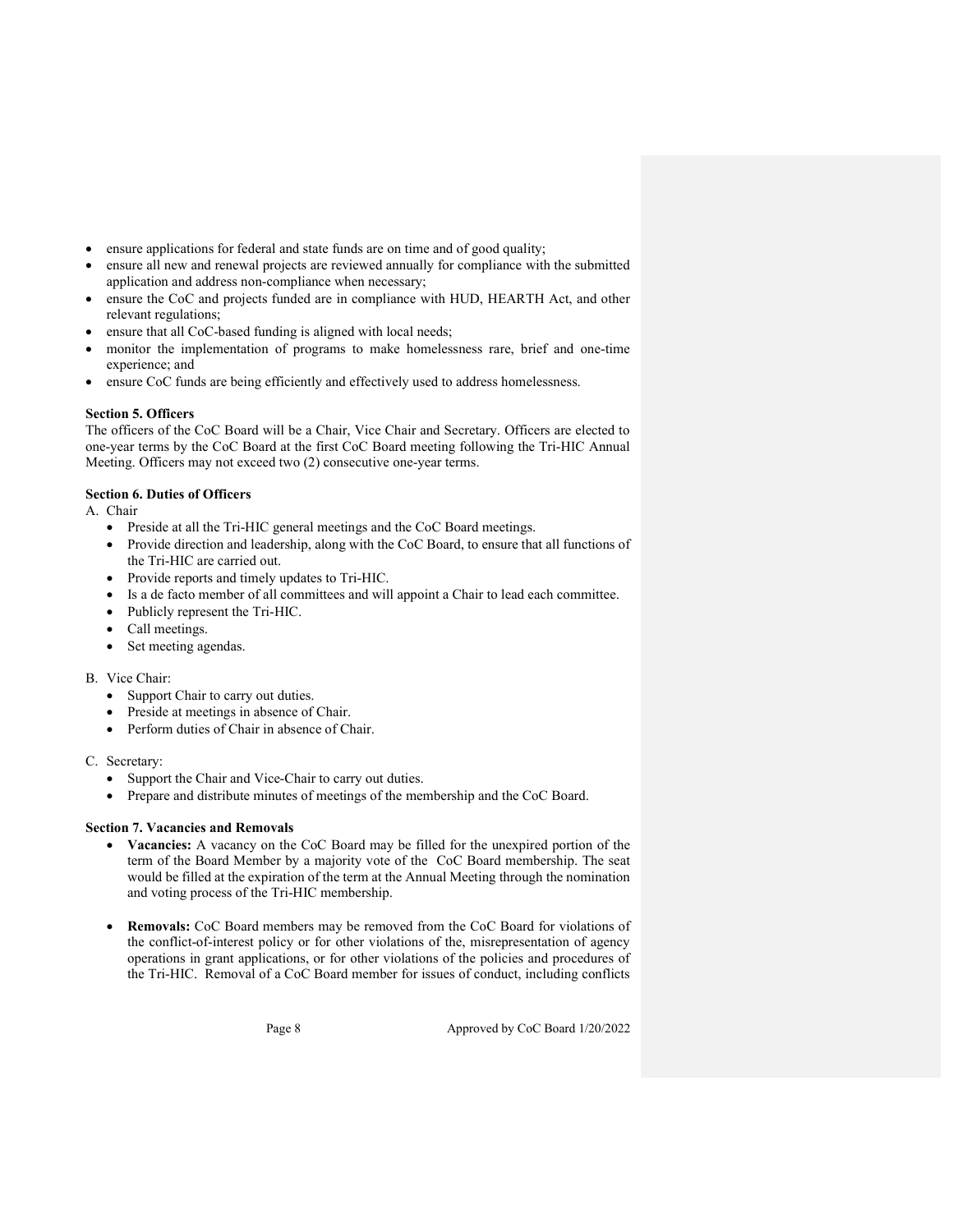of interest and violations of CoC policies, requires a two-thirds majority vote of the CoC Board following a fair hearing according to "Steps in a Fair Disciplinary Process" Robert's Rules of Order Revised.

#### Section 8. Non-voting ex-Officio Member: CoC Administrator/Director

The CoC Director, employed by the Collaborative Applicant/CoC Lead, is an advisor, councilor, and staff member for the Board. He/She is considered a CoC Board member but does not have voting privileges in order to avoid conflicts of interest created by the Director's unique position. Former CoC Directors are prohibited from being members of the CoC Board for a period of oneyear from the date his/her employment terminates.

# ARTICLE V: MEETINGS

#### Section 1. General Meetings

A meeting of the Tri-HIC membership is a general meeting. The Tri-HIC membership will meet at least four times per year. The membership shall adopt an annual general meeting schedule at the Annual Meeting. Agendas and notices of general meetings will be distributed by email and will be posted at https://capefearcog.org/continuum-of-care/. General meetings are open to the public.

#### Section 2. CoC Board Meetings

The CoC Board will meet at minimum quarterly and will adopt an annual meeting schedule at the first CoC Board meeting following a CoC Board election. Conference calls or the use of other telecommunications equipment are acceptable methods to conduct CoC Board business. With the exception of informal/casual events, or service on an ad hoc or standing committee, CoC board members should not meet at any time other than designated Board meetings to discuss CoC/Tri-HIC business.

#### Section 3. Special Meetings

Special Meetings of the Tri-HIC or the CoC Board may be called by the Chair or by written request of two CoC Board members or three active members to address state or federal deadlines or imperatives or other business. Special meetings that will require a vote or the handling of official business requires at least two (2) business day's prior notice via email by the Collaborative Applicant. Special meetings may consider only those items so specified in the notice.

#### Section 3. Annual Meeting

The Tri-HIC will hold an annual meeting each year to present community needs using data and strategic planning documents in anticipation of the federal and state grant application season. All applicants that have registered to apply for federal and state funding (i.e.: Continuum of Care Program Competition, Emergency Solution Grant) are required to attend the Tri-HIC Annual Meeting. CoC Board elections will be conducted at the annual meeting.

## Section 4. Minutes

Minutes of each general meeting and CoC Board meeting shall be prepared by the Secretary. Minutes of committee meetings shall be prepared by the committee's chair or their designee. Minutes shall be filed with and maintained indefinitely by the Collaborative Applicant. Minutes

Page 9 Approved by CoC Board 1/20/2022

Commented [JH1]: The current arrangement permits a conflict of interest and undermines a successor in building his/her role as the CoC Director. Former Directors should be resources, but not in the line of supervision that the Board represents.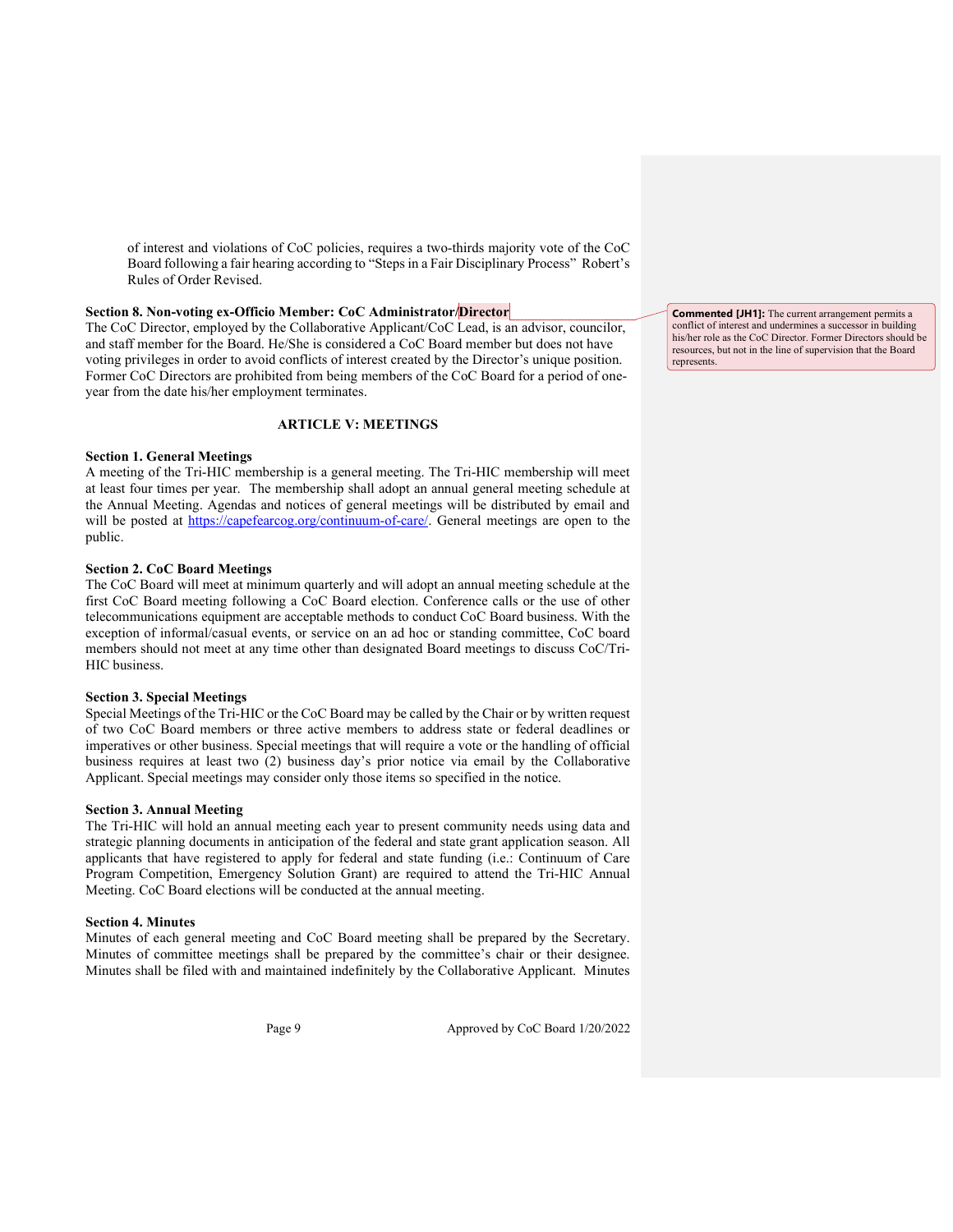shall be approved at the next meeting of the membership or CoC Board, as applicable. Minutes will include, at a minimum, the date, time, and place of the meeting; the topics discussed and actions taken; reports made; and any other information deemed necessary by the Chair. Minutes and other meeting materials will be available at https://capefearcog.org/continuum-of-care.

## Section 5. Quorum

A simple majority of CoC Board members entitled to vote at the meeting will constitute a quorum.

### Section 6. Parliamentary Procedure

In the absence of consensus, the rules contained in the current edition of Robert's Rules of Order, Newly Revised shall be the parliamentary authority for all matters of procedures unless otherwise specified.

# ARTICLE VI: VOTING

### Section 1. Voting

Decisions subject to a vote may be approved by simple majority, except as otherwise provided.

#### Section 2. Membership Voting Representation

Prior to each general meeting, the Collaborative Applicant shall compile a list of Active Members who are eligible to vote. Questions or disputes about Active Membership will be resolved by The CoC Board. Voting will occur in person unless otherwise determined. Members, including organizational members, are entitled to only one vote.

# Section 3. Required Documents

Each active member, representative, officer, employee, agent, or consultant is expected to uphold certain standards of performance and good conduct and to avoid real or apparent conflicts of interest. In order to prevent a conflict of interest, a member, representative, officer, employee, agent, or consultant may not:

- participate in or influence discussions or decisions concerning the selection or award of a grant or other financial benefit to an organization that the member, representative, officer, employee, officer, agent, or consultant has a financial or other interest in or represents, including immediate family ties, except for the Tri-HIC itself;
- solicit and/or accept gifts or gratuities on behalf of the Tri-HIC by anyone for personal benefit in excess of nominal value;
- engage in any behavior demonstrating an actual conflict of interest or giving the appearance of any such conflict; or
- engage in violations of the law or unethical business practices.

Code of Conduct & Conflict of Interest and Required Documentation: Each member, representative, officer, employee, agent or consultant must sign a Code of Conduct and Conflict of Interest Policy Agreement and a Confidentiality Agreement upon the annual review of the policy during a Tri-HIC general membership meeting, and before the following Tri-HIC general membership meeting to demonstrate that the individual is aware of and agrees to abide by these is policies. Signature by an organizational representative binds all representatives of that member

Page 10 Approved by CoC Board 1/20/2022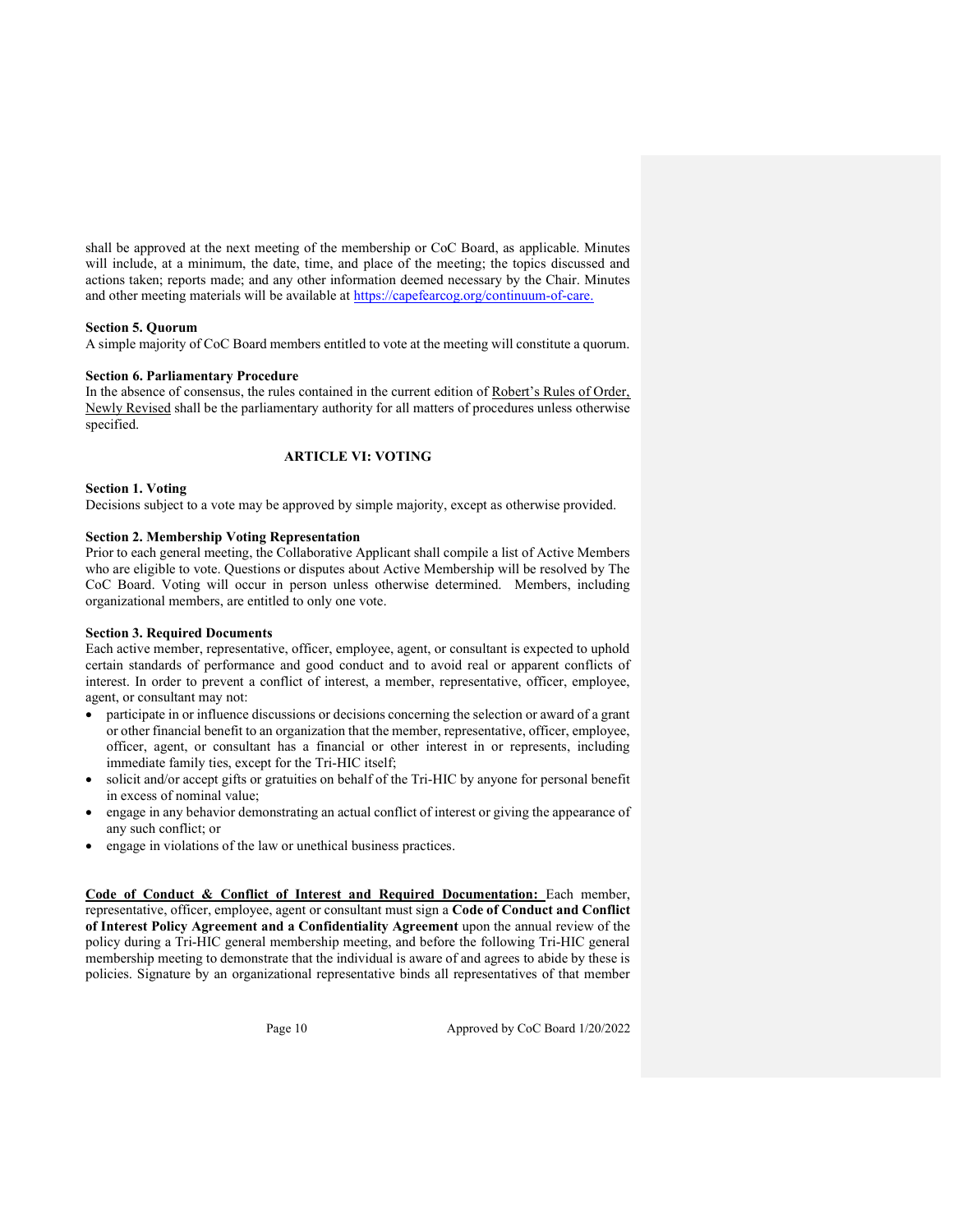organization. Any failure to adhere to the policy may result in disciplinary action. Disciplinary action may include but is not limited to a written warning and may result in removal from the Tri-HIC. This policy applies to all Tri-HIC members, including CoC Board members. In addition to disciplinary action, civil and/or criminal penalties may be sought.

Individuals with a conflict of interest will inform the Chair of the conflict and recuse themselves from the meeting or deliberations during such discussions. The Chair or its administrative designee shall track which members have conflicts of interest and help to ensure such members do not participate in discussions or decisions in which the members have a conflict.

The Tri-HIC must keep records showing compliance with code of conduct and conflict of interest requirements, including documentation of a signed policy acknowledgment by all members. The Tri-HIC will maintain any records supporting exceptions to the conflicts of interest policy as required by 24 CFR part 578.95.

Release of Information (ROI) Form: This form is required from potential grant applicants and allows the CoC Board, or its designee, to obtain information necessary for the conduct of business including evaluating Agency compliance with grant agreements and conduct Agency monitoring/grievance reviews. The ROI form must be signed by an Agency Official.

**Audited Financial Statements**: Audited financials are required from potential grant applicants and must include the agency's response to auditor's findings of material weakness(es) and/or qualified opinions.

# ARTICLE VII: COMMITTEES

# Section 1. Committees and Duties

The CoC Board may establish standing and/or special committees and/or workgroups as the need arises through a simple majority vote at a CoC Board meeting. All committees and workgroups shall consist of sufficient numbers to provide broad representation of the Tri-HIC as appropriate. The CoC Board may designate any member, designated representative of an organizational member, or non-member to serve on a committee. The Collaborative Applicant will maintain a list of all active committees and workgroups and their membership.

Committees make recommendations to the CoC Board for a vote on actionable items.

Workgroups study issues, discuss potential solutions and prepare subjects for committee work. Membership in workgroups is determined based on the responsibilities outlined in individual workgroup topics and in consultation with the Collaborative Applicant and relevant Committees. Membership in workgroups is open unless confidentiality protocols necessitate otherwise.

A special committee, or task force, shall limit its activities to the accomplishment of the task for which it is appointed and shall have no power to act except such as it is specifically conferred by the CoC Board. Upon completion of the task for which appointed, a special committee shall stand discharged.

Page 11 Approved by CoC Board 1/20/2022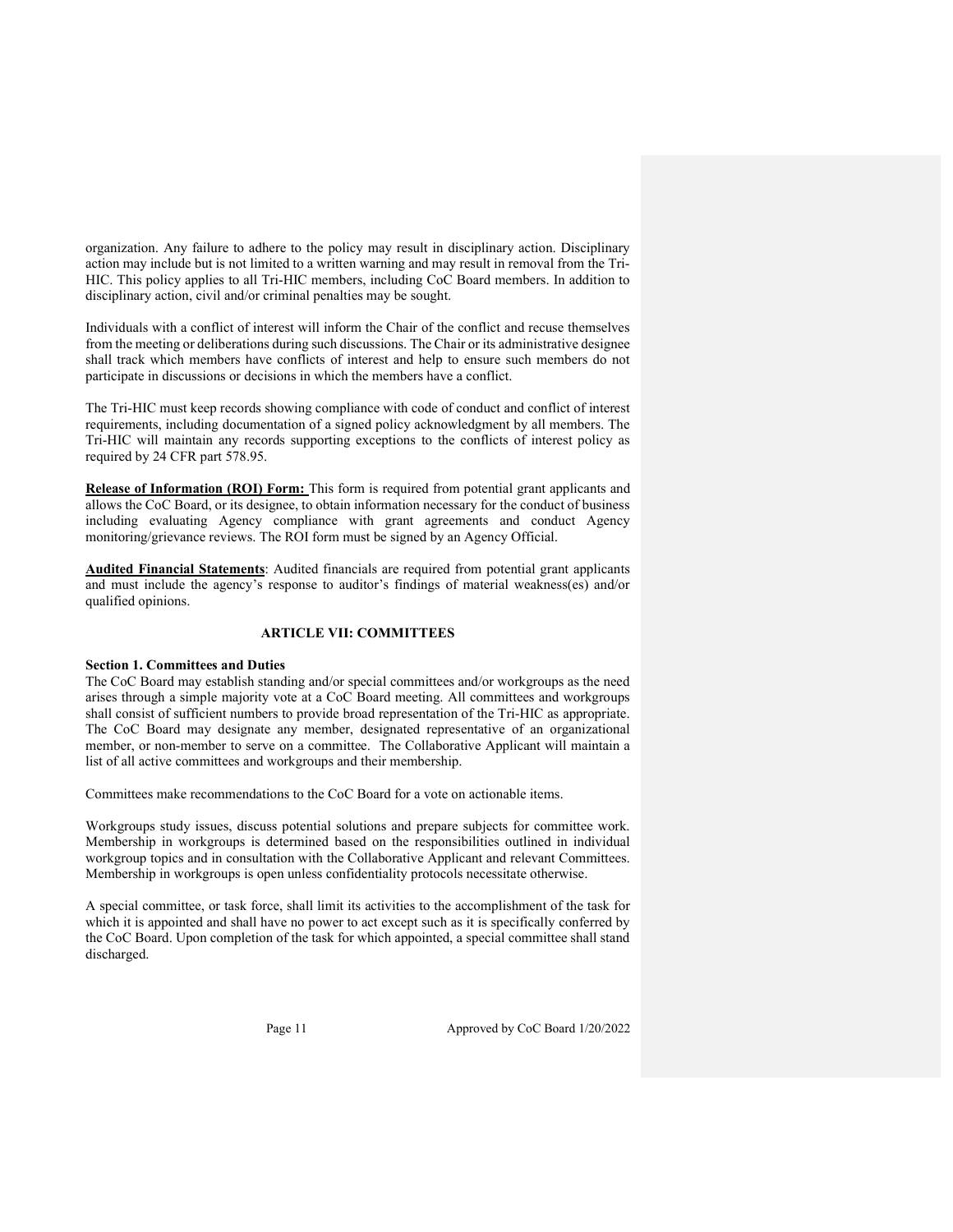The following standing committees are established by the CoC Board:

A. Executive Committee.

The Executive Committee steers the strategic direction of the CoC Board, establish key goals and priority focus for the year, guide the focus of its committees, and consider any business requiring attention during the intervals between full meetings of the CoC Board. The Executive Committee consists of the Officers of the CoC Board (Chair, Vice Chair, Secretary)e CoC Director. The CoC Director is an ex-officio member to the committee. In an emergency, the Executive committee may make formal recommendations on behalf of the CoC Board. Examples include but not limited to: (1). an employment concern requiring disciplinary action that should be kept confidential (2) a disaster response that would require a short turn around or include financial decisions.

- B. Coordinated Entry & HMIS Committee. This committee is responsible for overseeing the development and implementation of an effective Coordinated Entry System and Homeless Management Information System (HMIS) as described in US Department of Housing and Urban Development, Notice: CPD-17-01 and any subsequent CPD Notices related to Coordinated Entry. The committee will be responsible for creation and revision of Coordinated Entry and HMIS Policies and Procedures, developing and recommending appropriate assessments to ensure standardized process of entry into crisis response services and prioritization for referrals for housing resources available through the Continuum of Care in collaboration with CoC Staff. The committee will monitor adherence to policies and procedures and report to the Tri-HIC any issues around meeting federal requirements for Coordinated Entry. This meeting is led by CoC Staff.
- C. Rural (Brunswick,Pender) County Subcommittees. Meet at a minimum of every other month and more often as needed to coordinate sheltering and other services that help individuals experiencing homeless in rural counties... Committee informs members of funding and training opportunities, reports service numbers and population trends, develops opportunities to advocate for additional services and/or support in rural counties.
- D. Homeless Veterans Strategy Team. Meets every other month and more often as needed to coordinate efforts to re-house homeless veterans, for case conferencing of Veteran housing and service plans, developing local strategies to serve homeless veteran populations in our community, and oversee the process of meeting the United States Interagency Council on Homelessness Benchmarks to End Veteran Homelessness. The Veterans Strategy Team shall be responsible for developing and recommending written standards and policies related to ending veteran homelessness. Committee members include any organization that serves or is interested in serving Veterans.
- E. Ranking Committee. The Ranking Committee shall be responsible for the ranking of all HUD CoC Program Competition and Emergency Solution Grant applications. The Ranking Committee advises the CoC Board of any recommended changes to the respective Ranking Forms as they relate to: Tri-HIC goals, community needs and funding priorities, HUD identified special populations, or alignment with federal guidelines and best practices. The committee shall consist of Tri-HIC members who have attended at least 50% of meetings during the 12 months and who do not represent an agency applying for funds. Members must decline if they have a conflict of interest. The Ranking Committee will follow federal or state guidelines for ranking.

Page 12 Approved by CoC Board 1/20/2022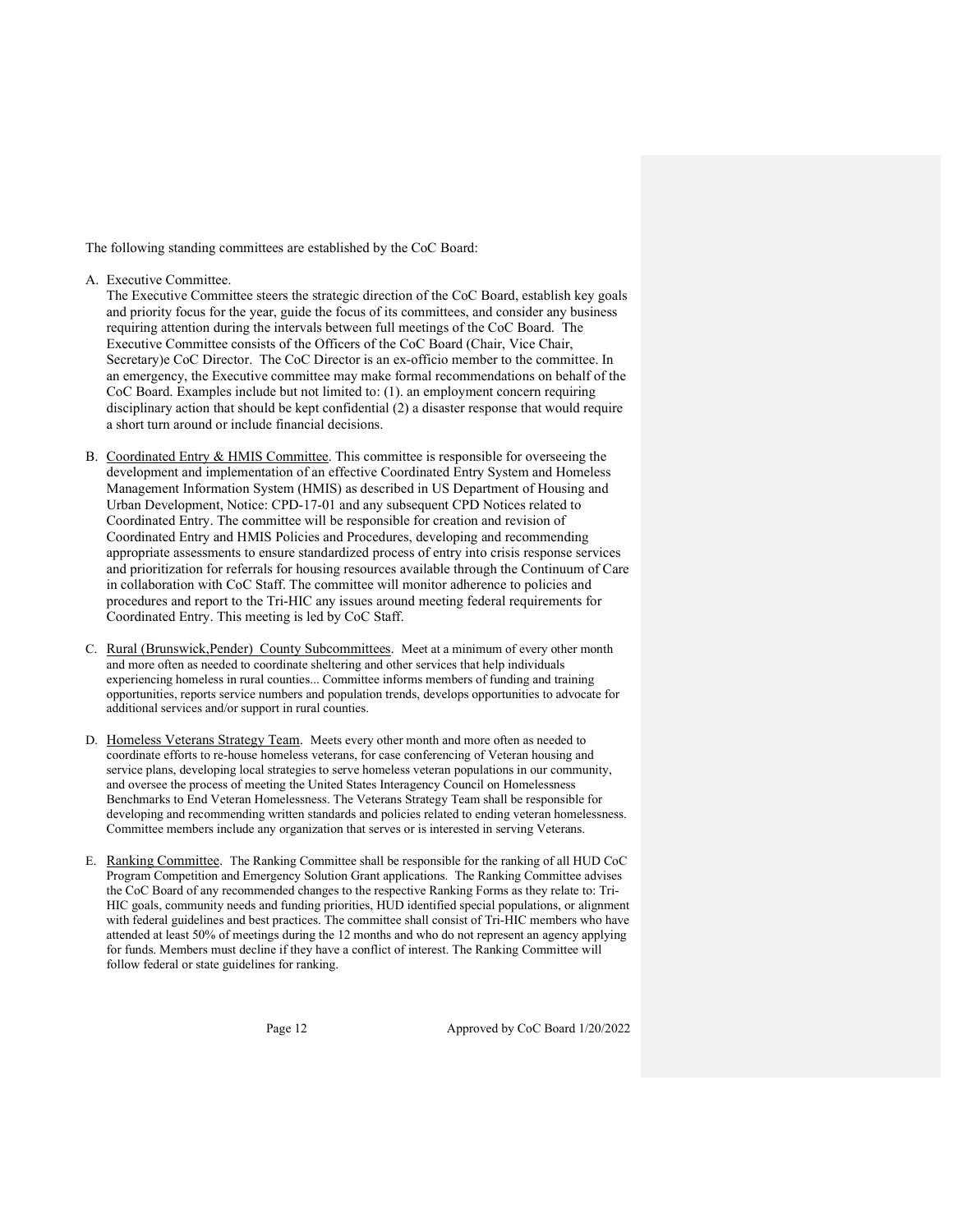The Ranking Committee shall use the ranking form approved by the CoC Board to rank project applications based on application scoring. Other criteria may be established by the Ranking Committee with CoC Board approval provided the criteria is in the best interest of the community, promotes competition, and is established clearly at the beginning of the application process. The Ranking Committee shall request from Project Applicants any HUD and Tri-HIC approved documents including, but not limited to: Tri-HIC attendance records, HMIS Data Quality Reports, APR Reports, Project Renewal Applications, Agency Financial Information, Monitoring letters, and project leveraging documents. The Ranking Committee presents recommendations to the CoC Board for approval.

- F. Governance & Structure Committee. The Governance & Structure Committee will meet on an asneeded basis to oversee the by-laws and relevant rules of the Tri-HIC. The Structure Committee provides recommendations to the CoC Board and CoC membership on the bylaws and related governance issues. This committee is responsible for developing and recommending written standards related to Emergency Shelter, Street Outreach, Homelessness Prevention and Rapid Re-Housing program implementation. It will develop policies to ensure the collaborative process is fair and equitable across the region and fosters cross-agency partnerships to benefit the populations served by the CoC.
- G. Monitoring Committee: The Monitoring Committee is a minimum three (3) person committee that permanently exists to assist in monitoring the Continuum of Care Program Competition subrecipients for compliance with all written standards, grant adherence, and to address grievances. The Monitoring Committee will review findings from Federal, State, and/or CoC Fiscal Agent monitoring and will review grievances. The Committee will make recommendations to the CoC Board for disciplinary or follow-up action as appropriate based on the finding or grievance. The committee will review ESG sub-recipient spending, CoC Grant program operations, program outcomes, compliance with federal and state grant regulations, and coordinate monitoring visits as needed. The Monitoring Committee is responsible for assisting in creating, revising, and editing monitoring policy documents. Continuum of Care Program Competition sub-recipients are not allowed to serve on this committee.

#### ARTICLE VIII: AMENDMENTS

These bylaws may be amended at a regular or special meeting by a two-thirds (2/3) majority affirmative vote of the members present at a meeting called for that purpose. Proposed amendments must be distributed to all CoC Board members and active members at least two weeks prior to adoption.

### ARTICLE IX: APPLICABILITY

If there is any conflict between applicable Federal and/or State statutes, rules, or regulations and these bylaws, such statute, rule, or regulation will prevail. If any provision of these bylaws is held invalid, the remainder of the bylaws will not be affected thereby.

# ARTICLE X: HOLD HARMLESS

Members of the Tri-HIC agree to indemnify, defend and hold harmless the CoC Board, committees, workgroups, and administrative agency staff against all losses, expenses, damages

Page 13 Approved by CoC Board 1/20/2022